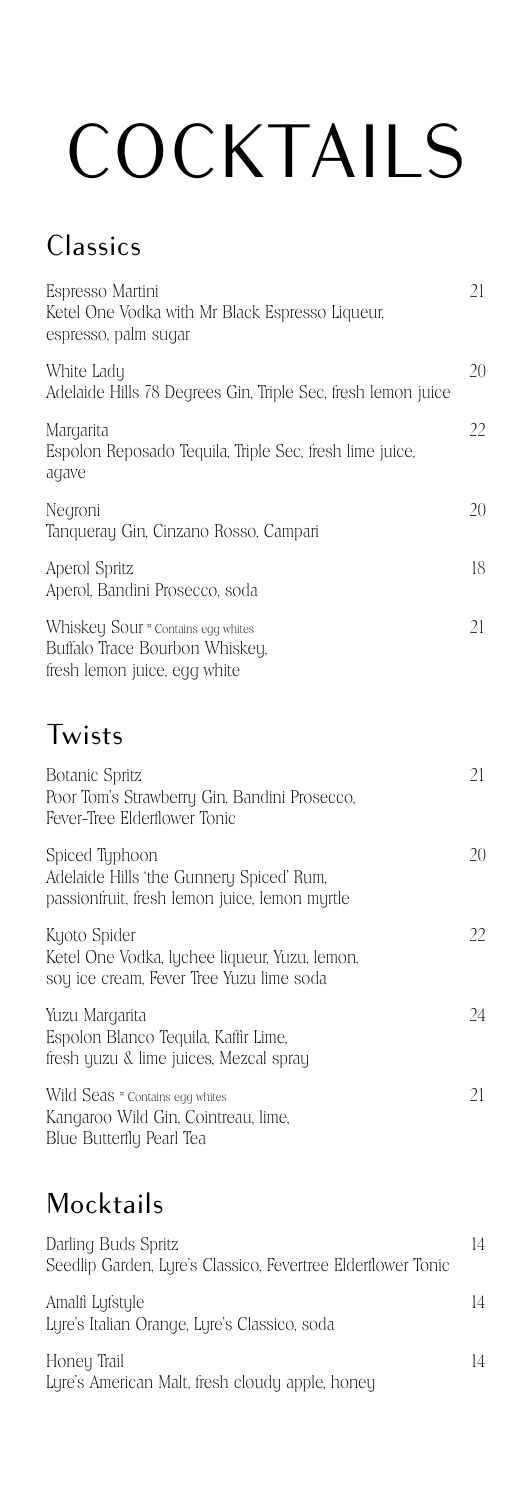### WINE

|     | Sparkling & Champagne                                         | 125ml | B   |
|-----|---------------------------------------------------------------|-------|-----|
| NV  | Cloud St Sparkling Brut, VIC                                  |       | 55  |
| NV  | Bandini Prosecco, Veneto, ITA                                 | 14    | 65  |
| NV  | Mumm Marlborough Brut Prestige,<br>Marlborough, NZ            | 15    | 70  |
| NNV | G.H Mumm,<br>Reims, Champagne, France                         | 25    | 140 |
| NV  | 42 Degrees Sparkling Rosé,<br>Coal River, TAS                 | 16    | 73  |
| NV  | Perrier Jouet Blason Rosé,<br>Epernay, France                 |       | 195 |
|     | White                                                         | 150ml | B   |
| 20  | Corryton Burge Riesling,<br>Eden Valley, SA                   | 16    | 75  |
| 20  | Staffelter Hoff Trocken' Riesling,<br>Mosel, Germany          |       | 88  |
| 20  | Totara Sauvignon Blanc,<br>Marlborough, NZ                    | 13    | 60  |
| 20  | Shaw + Smith Sauvignon Blanc,<br>Adelaide Hills, SA           |       | 90  |
| 20  | Hesketh 'Fumé' Sauvignon Blanc,<br>Adelaide Hills, SA         |       | 75  |
| 20  | Ara Pinot Gris, Marlborough, NZ                               | 15    | 65  |
| 20  | Rumill GT Gewürztraminer,<br>Coonawarra SA                    | 11    | 55  |
| 20  | Loimer Lois Grüner Veltliner,<br>Niederösterreich Austria     |       | 90  |
| 20  | Domaine Drouhin Chablis<br>Burgundy, France                   |       | 110 |
| 20  | Alte Chardonnay, Orange NSW                                   | 13    | 60  |
| 21  | Orlando 'Hilary' Chardonnay,<br>Adelaide Hills, SA            |       | 80  |
|     | Orange / Rosé                                                 | 150ml | В   |
| 21  | Whistler 'Back to Basics Skin Contact',<br>Barossa Valley, SA |       | 78  |
| 20  | Rameau 'Le Petit Amour',<br>Méditerranée IGP, France          | 15    | 70  |
| 19  | Maison AIX,<br>Cotes de Provence, FRA                         |       | 85  |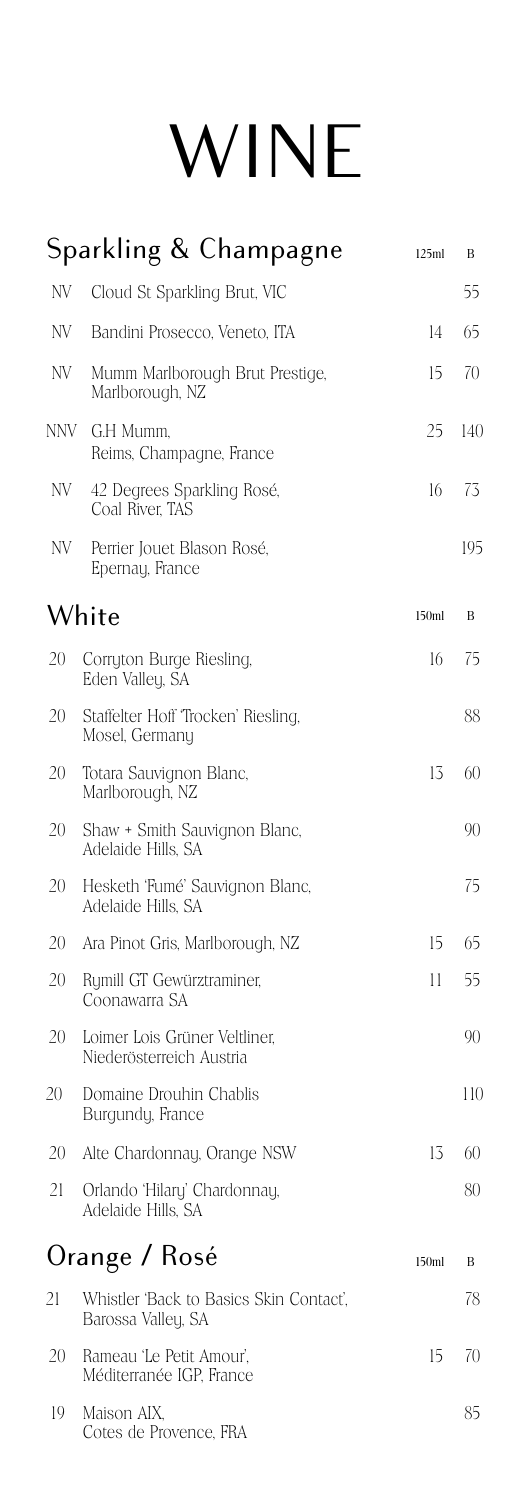### WINE

| Red |                                                                |    | B   |
|-----|----------------------------------------------------------------|----|-----|
| 21  | Cloud St Pinot Noir, VIC                                       | 11 | 50  |
| 19  | Montalto Estate Pinot Noir,<br>Mornington Peninsula, VIC       |    | 120 |
| 21  | Holm Oak 'Protégé' Pinot Noir,<br>Tamar Valley, TAS            | 16 | 75  |
| 21  | XO Grenache,<br>McLaren Vale, SA                               | 18 | 88  |
| 19  | Kármán Tempranillo/Garnacha<br>Rioja, Spain                    | 15 | 65  |
| 20  | Domaine de Beaurenard, Côtes du Rhône,<br>Rhône Valley, France |    | 110 |
| 21  | Motley Cru Shiraz<br>Central. VIC                              | 12 | 55  |
| 19  | Eden Road Syrah, ACT                                           |    | 85  |
| 19  | Angas & Bremer Cabernet Sauvignon,<br>Langhorne Creek, SA      |    | 60  |
|     | Dessert                                                        |    |     |
| 21  | Frogmore Creek 'Iced' Riesling,<br>Coal River Valley, TAS      | 16 | 70  |
| NV. | Chambers Topaque, Rutherglen, VIC                              | 13 | 60  |

### BEER

| Н            |
|--------------|
| 11           |
| $\mathbf{1}$ |
| 11           |
| 11           |
| 12           |
| 12           |
| 8            |
| 10           |
|              |

#### Cider

The Hills Apple Cider, Adelaide Hills 11